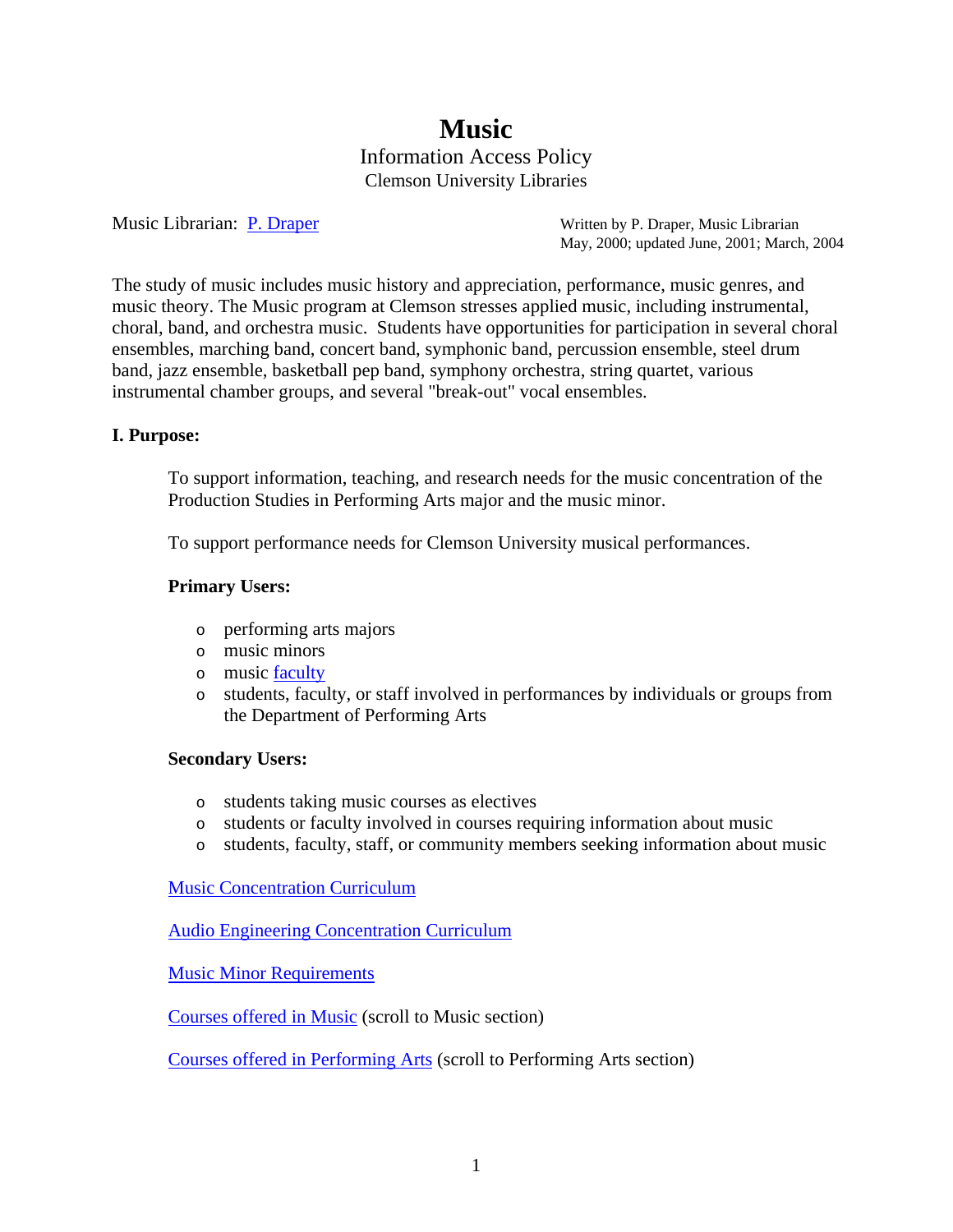## **II. General Collection Guidelines:**

#### **A. Languages:**

English is the primary language of collection, with exceptions (music scores, recordings) where appropriate.

#### **B. Chronological Guidelines:**

Materials will be purchased on music of all time periods, with emphasis on medieval times to the present.

#### **C. Areas of Emphasis:**

The goal of the collection is to provide a basic collection of recordings of representative music from all genres and time periods, with emphasis on Western music and on the composers and genres which receive greater attention in Clemson courses. In support of course offerings in Music, some specific areas of interest are: jazz, country music, world music, rock and roll.

## **D. Types of Material:**

- o **Sound Recordings:** Sound recordings are purchased on compact discs. Databases of musical recordings available online, such as *Classical Music Library*, are also purchased. Selection of format will keep abreast of current technology as appropriate.
- o **Books:** Books acquired will include reference works (encyclopedias, dictionaries, biographical directories, song indexes, fake books, and bibliographies) and circulating works (anthologies and collections of music as well as books on composers and performers, music history, musical instruments, specific genres, theory, and technique).
- o **Journals:** Subscriptions are maintained to basic music journals.
- o **Subject indexes:** Both electronic (*Expanded Academic, Arts and Humanities Citation Index, Current Contents, Lexis-Nexis, America: History and Life*, etc.) and print (*Music Index*, *Humanities Index*) are collected.
- o **Musical Scores:** Scores are purchased to support the instructional and research needs of the Music students and faculty.
- o **DVDs and Videos:** DVDs and videos, in that order of preference, are collected where appropriate.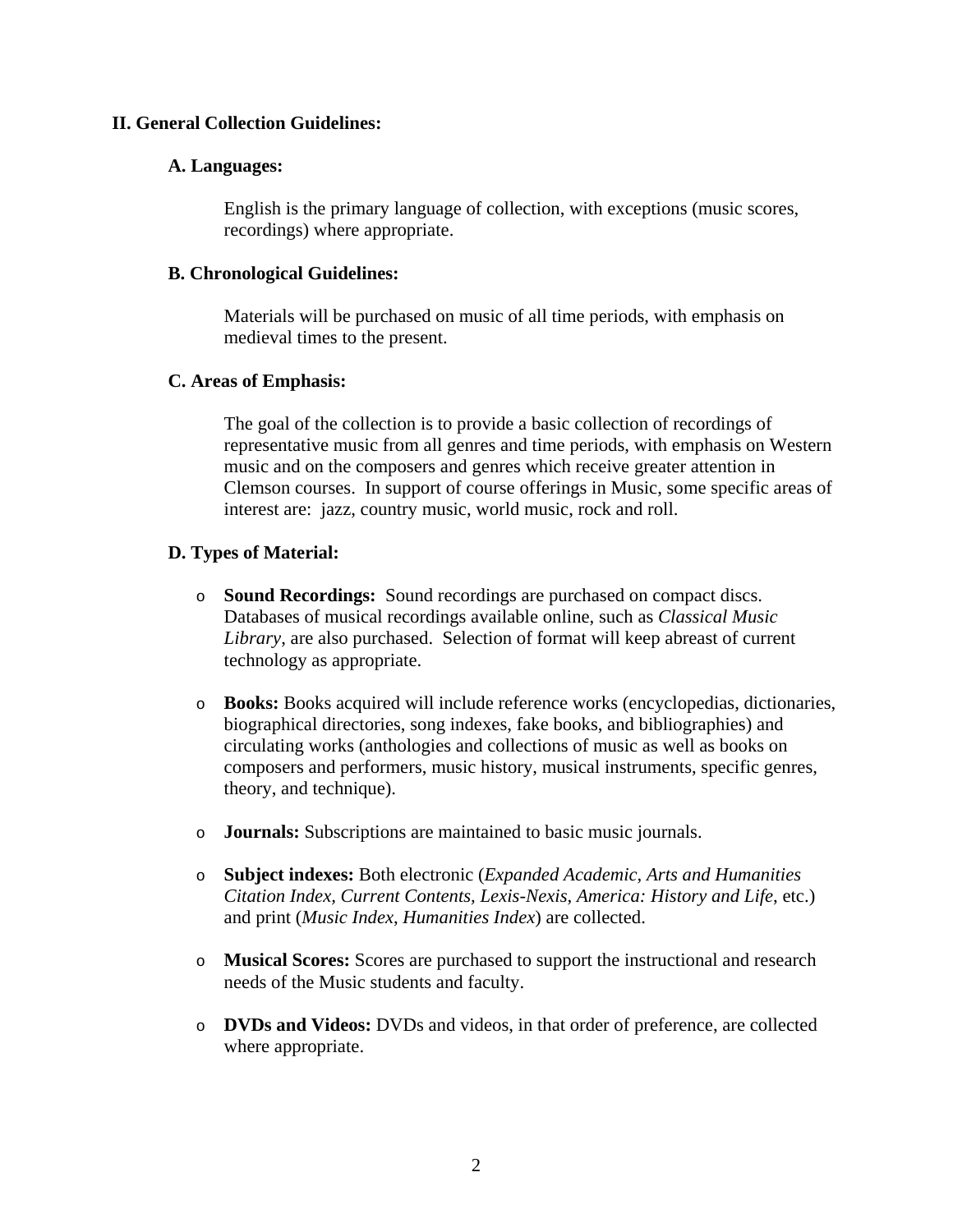o **Excluded Materials:** Sheet music and older formats of recordings (phonograph records, cassette tapes) are not collected. Books that are used as textbooks in Clemson classes will not be purchased solely for that reason, but use as a textbook will not exclude the purchase of a useful book.

## **E. Date of Publication:**

Generally, books and recordings published in the last three to five years will be selected, with exceptions where appropriate.

## **F. Other General Considerations:**

Because a student of Music may find other subjects relevant (for example, theatre, history, psychology, languages, recreation, religion, education), acquisition policy for materials covered by other [information access policies](http://www.lib.clemson.edu/aboutlib/infoaccess/index.htm) may also be of interest.

# **III. Primary Subject Classifications, LC Call Numbers, and Collecting Levels**

| <b>Subject</b>                                                                               | <b>LC Class</b> | <b>Collecting</b><br><b>Level</b> |
|----------------------------------------------------------------------------------------------|-----------------|-----------------------------------|
| <b>General Music</b><br>(includes collections and scores)                                    | M               | undergraduate                     |
| Literature on Music<br>(includes history, biography, instruments)                            | ML              | undergraduate                     |
| <b>Musical Instruction and Study</b><br>(includes theory, technique, and musical<br>theatre) | MT              | undergraduate                     |

# **IV. Access to Information Not On-Site**

**Interlibrary Loan** is the primary means of access to books and journals not owned or accessible by the Library. This service is available free to Clemson University students, faculty, and staff.

# **V. Selection Tools**

- faculty requests and recommendations
- review sources, *e.g. Choice*, *CD HotList*